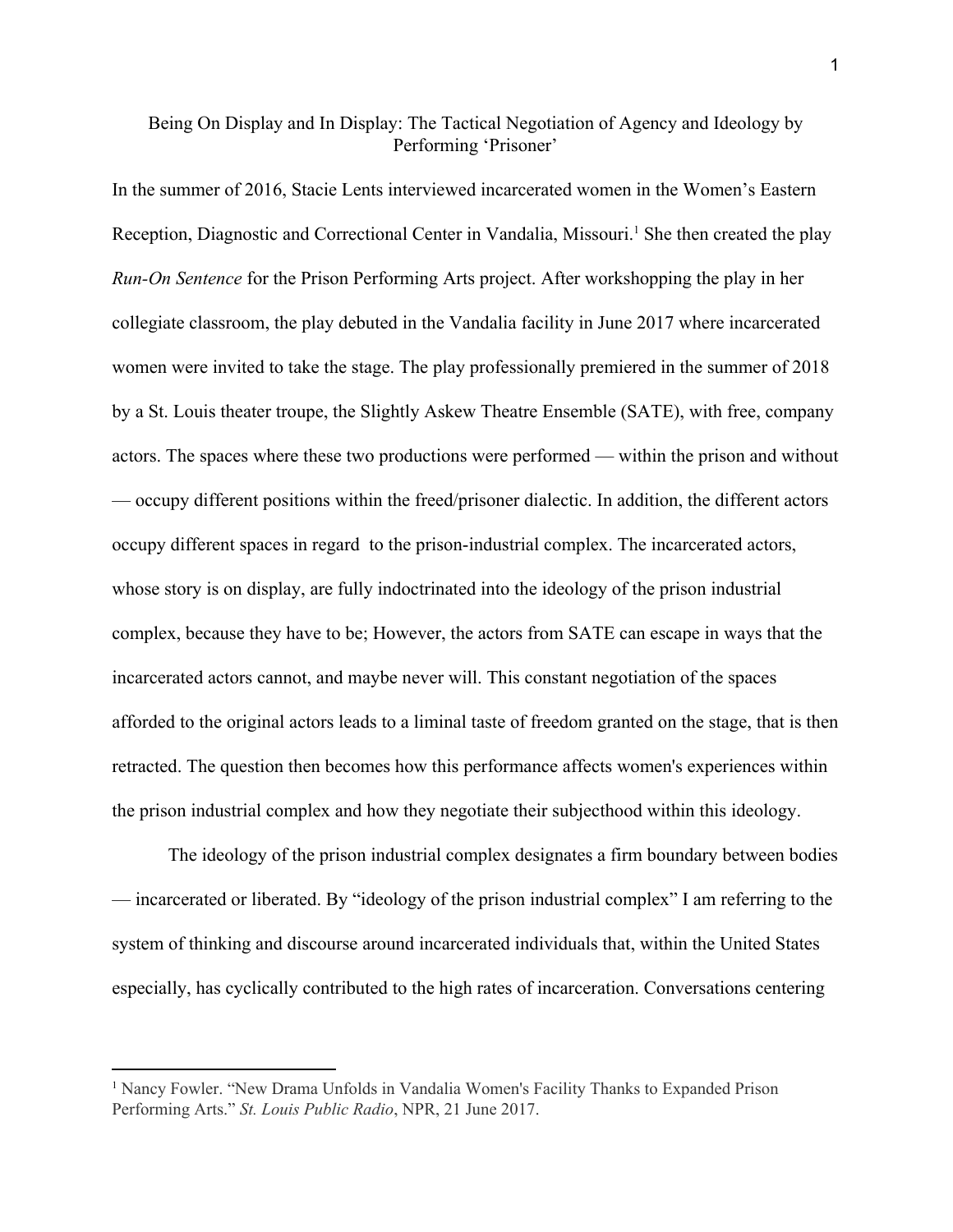dichotomies of good vs. bad; white vs. people of color; men vs. women, have lead to a public opinions of people who are incarcerated as men of color who deserve to be incarcerated. And, as the number of women who are incarcerated continues to rise, the question then becomes how these women negotiate their space within this ideology. Using a combination of Foucault's theory of the panopticon, Eagleton's discussion of ideology, and de Certeau's discussion of tactics, I argue that these incarcerated women actors use their staged performances as a tactic to attempt to reclaim agency by stepping outside of the dominant ideology. At the foreground of this discussion is the acknowledgement that the women act to both support the overall worldview/ideology of the freed/prisoner dialectic by being on display, while simultaneously affirming their subjecthood within it by being in display. Here the action of being "on display" references the example that is being made with the incarcerated women. On the other hand, the women are also "in display," meaning they choose to participate which denotes tactical agency.

 Ideology, as a malleable, indefinable text explored by Eagleton, "has to do with *legitimizing* the power of a dominant social group or class."<sup>2</sup> Ideology is also described as systems of thought motivated by social interests.<sup>3</sup> The ideology of white, middle class justice, for example, is socially necessary to maintain the understood norm of "morality" and retain the dominant power structures. So, ideology can be understood as the ideas that enforce a dominant political power: in this case, the ideology of morality and deviance through the prison industrial complex. Thus, the imposition of the ideas of the dominant class upon incarcerated women those who deviate from the dominant ideology — necessarily makes the manifestation of

<sup>2</sup> Eagleton, Terry. "What Is Ideology?" *Ideology: An Introduction*. Verso, 2007. pp. 5.

<sup>3</sup> Ibid., 29.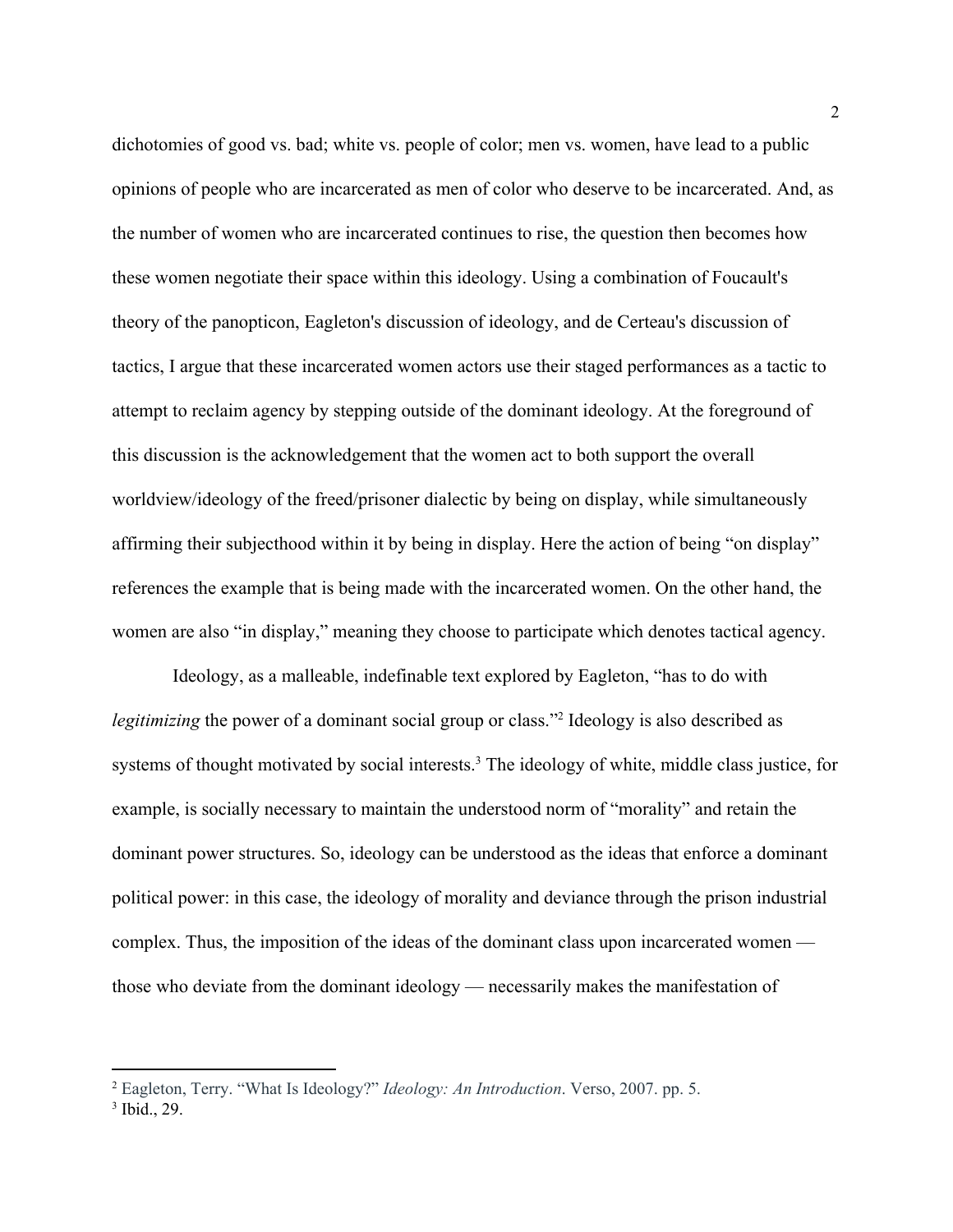ideology a negotiation between the subject and her world. The incarcerated women of *Run-On Sentence* are negotiating their space within the prison industrial complex as the dominant power inscribes an ideology of deviance upon them. This nonconsensual ideology contrasts with how they perceive themselves; this can lead to a disconnect of ideologies as the women understand themselves as mothers, sisters, and partners whereas the prison industrial complex sees them as simply "prisoners."

But more succinctly in regards to prison theater, ideology is how an individual, as a "social actor" understands and makes sense of the world. Eagleton categorizes ideology as a space where our constative language is harnessed to a performative end and begins to serve a purpose.<sup>4</sup> Through the coercive employment of the ruling class's ideas, one ideology becomes the dominant force or, in the case of *Run-On Sentence*, a contradictory ideology can combat the dominant. Rhetorically, the use of speech acts can work to promote and universalize ideology an idea is stated repetitively until it becomes cemented in the minds of the subject(s). Subjects then begin to "act, rather, as 'supports' for the overall world view" of the dominant ideology (Eagleton, 22). So, as ideas are repeated and become the dominant ideology, and as the subjects are subsequently indoctrinated into the dominant ideology, the indoctrinated subjects adjust their performances to highlight what constitutes the norm; they perpetuate ideology by performing what fits the mold. Thus, to perpetuate an ideology, action must be on display for others to read

<sup>4</sup> Eagleton., pg 19.

From the theory of JL Austin, constative language refers to words or sentences that describe the world as they are. Performative language, on the other hand, inspires action, or what should be done. In this way, ideology is performative in that it works to control the world and enforces an expectation upon action. While the ideology may be dominant and therefore observativational, constantive comments are made and followed, ideology still requires that a person adopt the thoughts presented and act accordingly.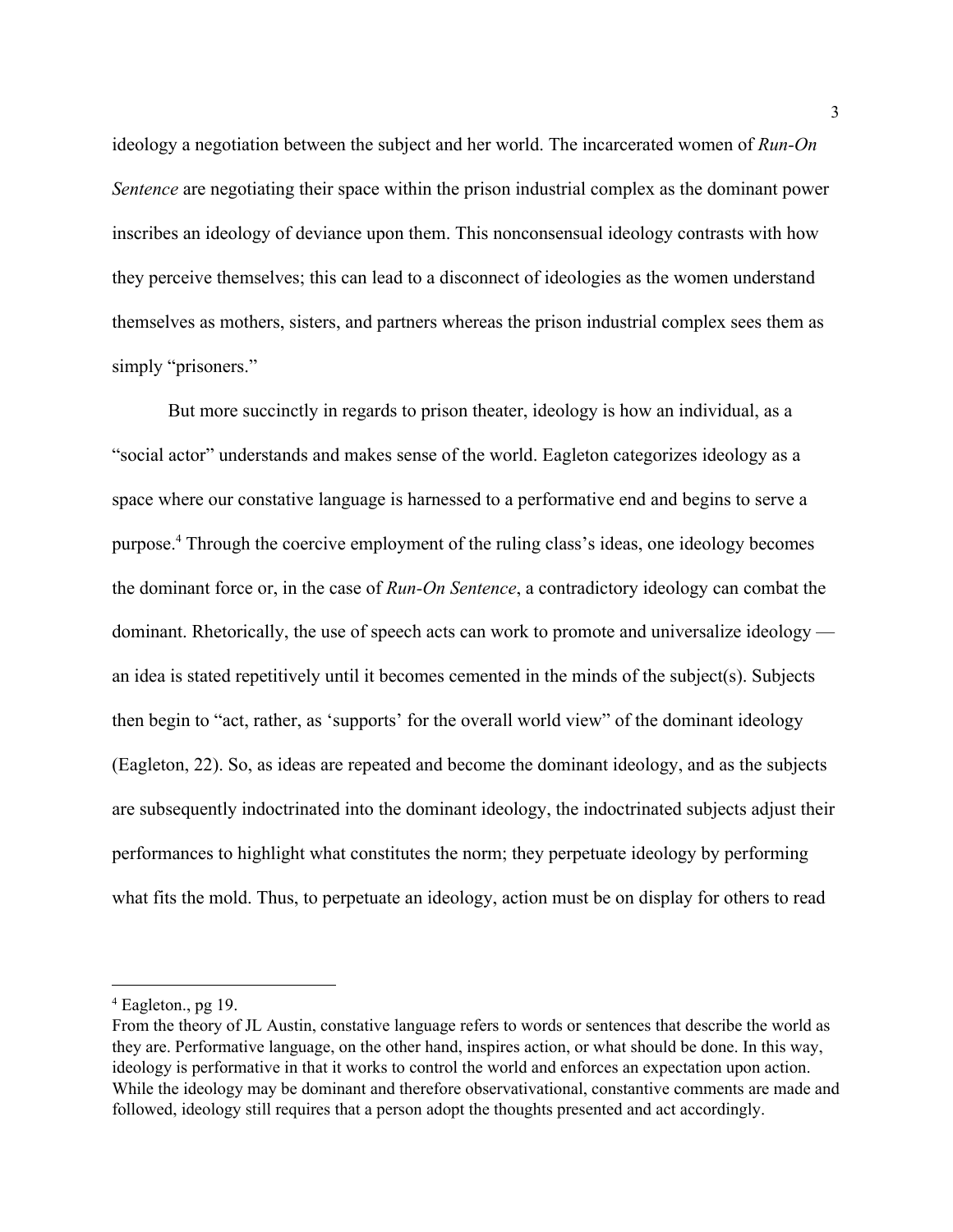and dissect. The theme in these definitions is an understanding of ideology as performative. Ideology designates how the subjects within it perform their identity and subjecthood.

Through the performance of the freed/prisoner dialectic, the prison industrial complex became an Althusserian Repressive State Apparatus (RSA). The existence of the ideology necessitates the creation of the prison-industrial complex because, if the dominant power succeeds in indoctrinating the public into the idea that there are "bad" people, these bad people will need to be punished and (directly) reprimanded. Thus, the prison-industrial complex is created as a "realization" of an ideology because "an ideology always exists in an apparatus, and its practice."<sup>5</sup> The prison-industrial complex is the RSA that works to police the subjects of the dominant ideology.

To remain dominant, the RSA must implement de Certeau's strategies. Strategies are the overarching framework/moves meant to enforce an ideology which in turn creates dominant institutions i.e the prison-industrial complex. Strategies, in short, support dominant ideologies by creating a space for these ideologies to flourish. Strategies strive to "distinguish [their] own power and place, that is, the place of [their] own power and will" and enact a *"triumph of place over time.*"<sup>6</sup> This is to say, institutions maintain themselves (and their profit) by creating and controlling a physical place. In the case of *Run-On Sentence*, the women are still performing within the Women's Eastern Reception, Diagnostic and Correctional Center and thus are physically inside the space that the dominant ideology controls. The strategies enacted by the

<sup>5</sup> Althusser, Louis. *On the reproduction of capitalism: Ideology and ideological state apparatuses*. Verso Books, 2014.

<sup>6</sup> Certeau, Michel de. *The Practice of Everyday Life."* University of California Press. Berkeley, (1984). Pg 36.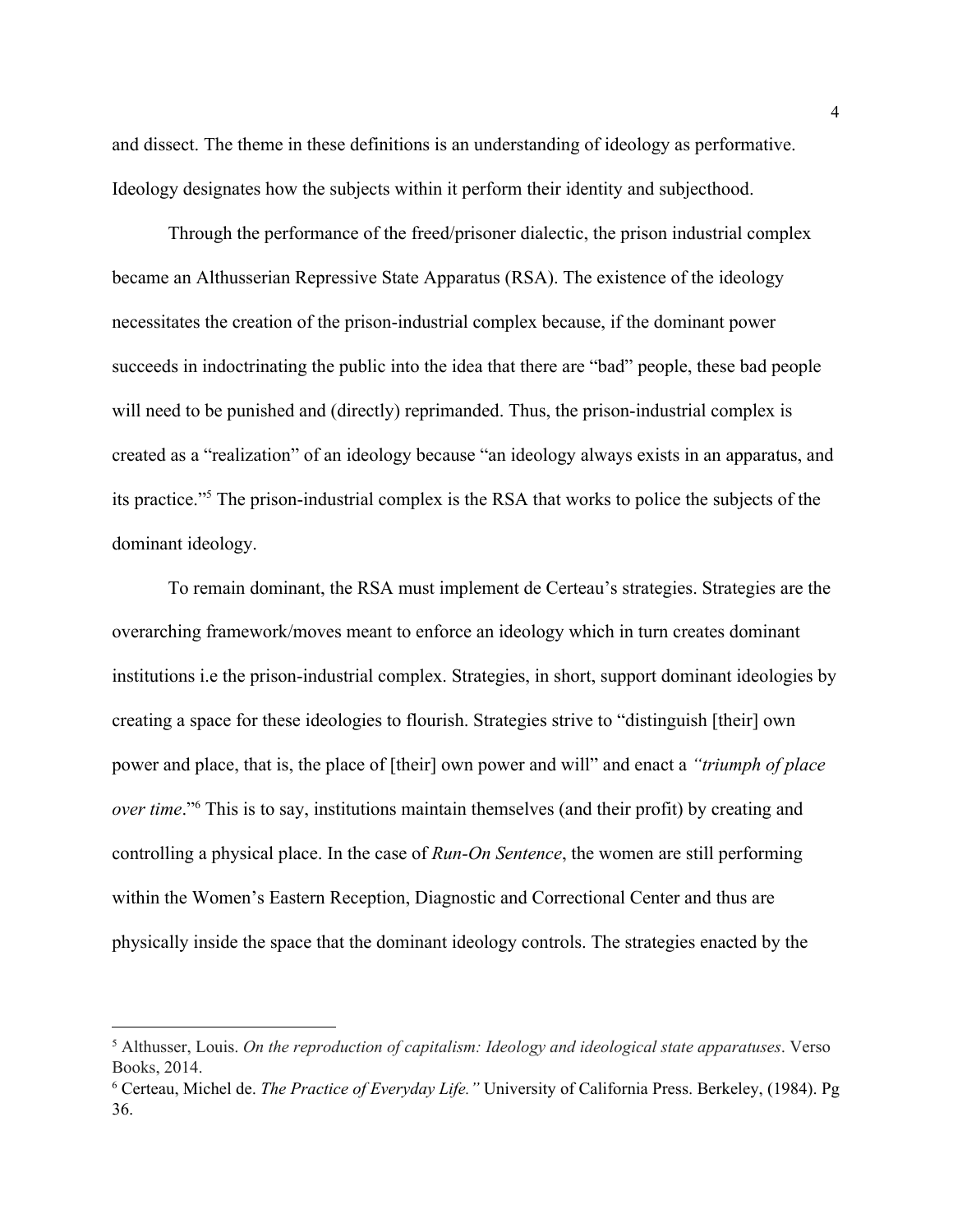correctional officers within the system as a whole "produce, tabulate, and impose these spaces."<sup>7</sup> The strategies such as roll calls, room and body searches, schedules, etc. attribute to the control that the prison has over the physical place. As the women exist inside the space, they must submit to the regulations of the space and ideology.

The Prison Performing Arts Project (PPA) that employed Lents, though designed to "inspire intellectual curiosity and personal development" for participants, still operates inside Missouri prisons.<sup>8</sup> By de Certeau's standards, PPA is a strategy of the prison-industrial complex masquerading as a liberating force. And, while those involved with the PPA project are intending to make a positive impact, their presence is used as a strategy because the women involved in the program must continue to follow the correctional facility's guidelines or they will be unable to enjoy the "freedom" to participate. The program is incentivised by the correctional facility, meaning that these women are being coerced into behaving "properly," that is according to the facility sanctioned guidelines. Thus, the presence of PPA has moved beyond the original intent.

The performance of *Run-On Sentence* itself is a rebellious act of drama therapy in the wake of the dominant ideology. As Renee Emunah discusses, *Run-On Sentence* operates in a space between psychodrama, theatrical productions utilized to investigate personal, real life experiences of an individual, and drama therapy which focuses on "group process and group interaction."<sup>9</sup> The plot of *Run-On Sentence* centers on the lives of characters like Mel and her

 $7$  Ibid., pg 30.

<sup>8</sup>"About PPA." Prison Performing Arts. Accessed December 10, 2018. http://prisonartsstl.org/about-ppa/. <sup>9</sup> Renee Emunah. 1994. *Acting for real: drama therapy process, technique, and performance*. New York: Brunner/Mazel Publishers. Pg 18.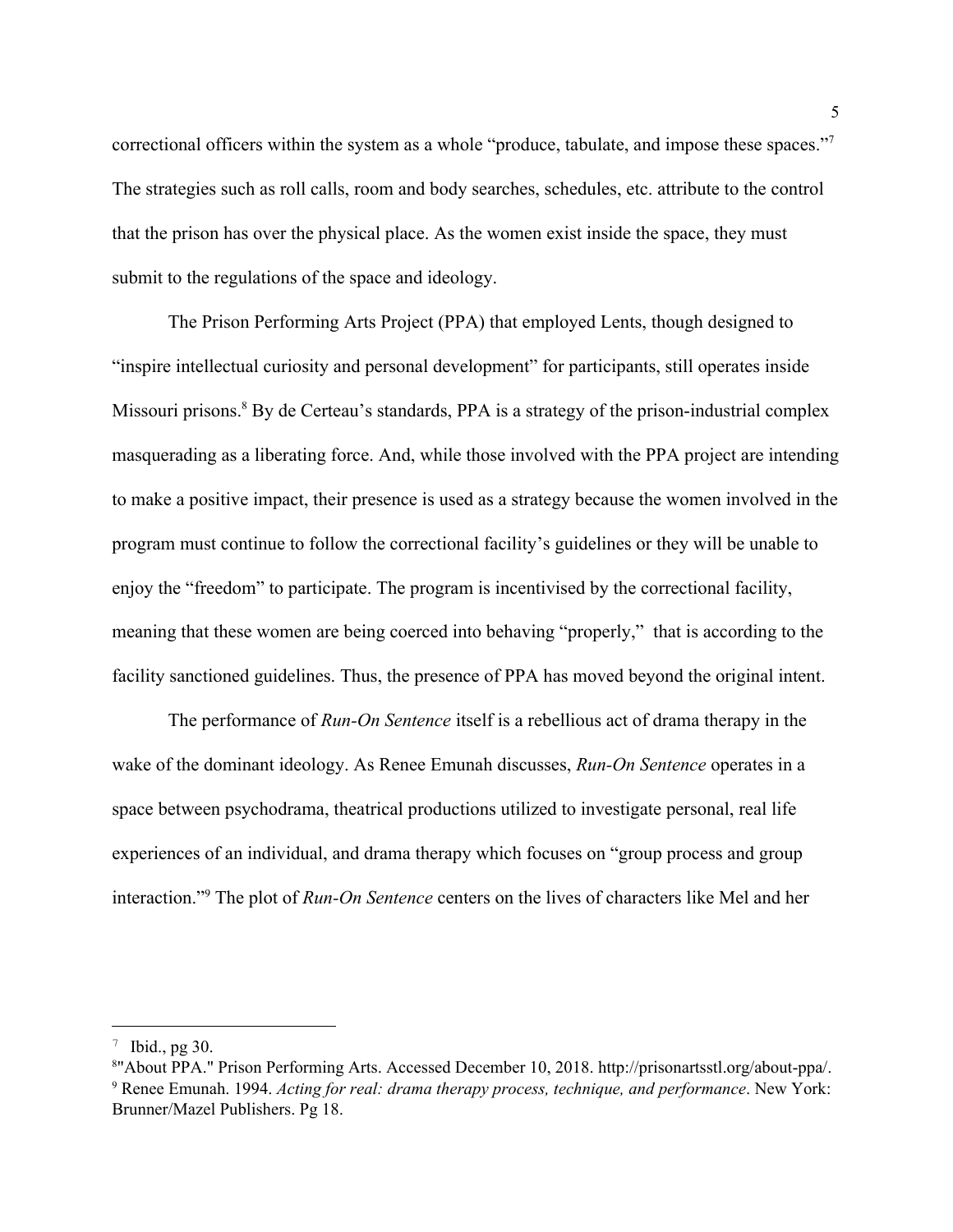three cellmates Bug, Giant, and Miss Alice.<sup>10</sup> In the play, these women have formed a community of support that is shaken with the addition of a new correctional officer and a new cellmate named Mary. The central focus of the plot deals with the shifts in the group dynamics of the women, making it more akin to an exercise in drama therapy. However, the most interesting aspect of this production is not the plot, though much could be dissected from the interactions among characters, but the interaction with the varying performances of the play and the real world. Because this play is based off of the lives of real women, it is necessary to recognize the personal stakes and experiences present. The women who volunteered to help create this production chose to be in this display because it provided something for them that they could not find in their daily lives inside the correctional center.

What these women found was an escape from the strategic and the concomitant ideology by employing combative tactics. These tactics are not physically violent but rather are the violent reclamation of the women actor's time. Tactics have the power to "use, manipulate, and divert" the spaces that strategies have claimed as their own.<sup>11</sup> Tactics necessarily exist by commandeering the use of time within a place, reinstating a (temporary) triumph of time over place. In the case of the women in the Vandalia correctional facility, they are taking and making the time to tell their stories and work through their experiences. And, while they are still within the space of the prison, and will continue to be for years, they are able to use their time on the stage for their own ends. This time is not used for the profit of the prison but rather, for the profit

<sup>10</sup> Farmer, Tina. "'Run On Sentence' Is a Frank and Emotionally Compelling Look at Life in Prison." KDHX. June 15, 2018. Accessed December 10, 2018.

<sup>11</sup> Certeau, Michel de. *The Practice of Everyday Life."* University of California Press. Berkeley, (1984). Pg 30.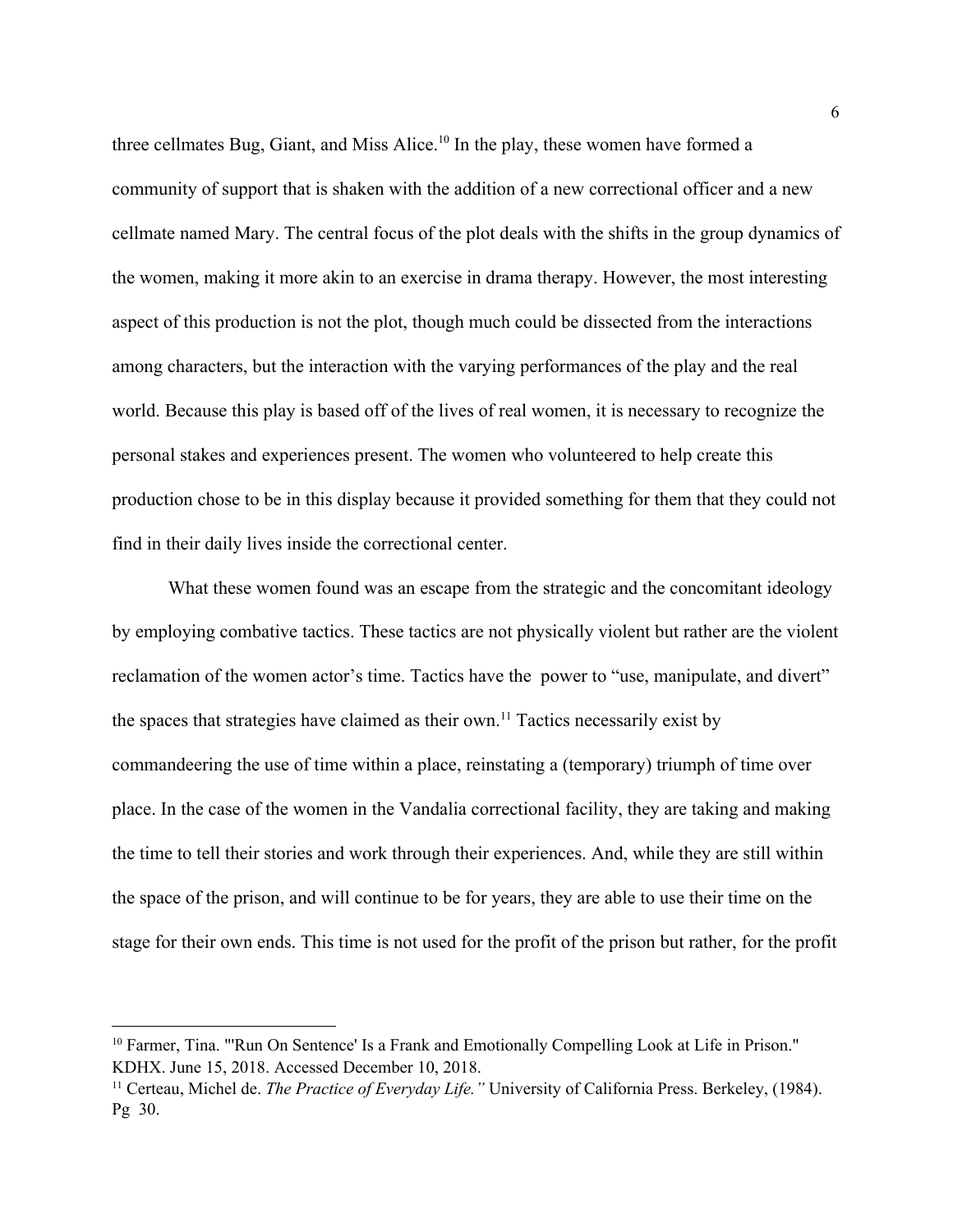of the women involved. This is not to say that they are receiving financial compensation for their performances, but rather they are also not using this time to clean, cook, or work for the benefit of the prison. This time is claimed by the women for their own therapeutic ends.

Furthermore, as the incarcerated women are performing on the stage, they are occupying a interstitial space. The physical bodies of the women are the only thing that they can control on a daily basis but, usually, their "control" is limited — where to move, how to touch others, etc. As the women step onto the stage they also step into their agency, as far as their bodies are concerned. The women are able to "block" their own scenes, choose how to deliver lines, and touch other actors if necessary. They reclaim agency for an hour and a half. Their stories are used to critique the prison industrial complex from "within the enemy's field of vision."<sup>12</sup>

As the performance and critique happens within the authority of the RSA, the dominant ideology that the actors negotiate is "compromised by the artist's act of border crossing" where they might otherwise be limited.<sup>13</sup> When they take the stage, the actors transgress across the ideological divide of prisoner versus freed person. The theatrical performance becomes a tactic itself that may change the narrative around people who are imprisoned. The performance is to a communal audience which, as the public audience subscribes to the dominant ideology, is a performance to the RSA. This confrontation of the dominant ideology that the audience holds, that prisoners are bad people for example, is the basis for prison arts programs because they encourage "members of the larger community to connect personally" with the performers.<sup>14</sup>

<sup>12</sup> De Certeau, pg. 37.

<sup>13</sup>McAvinchey, Caoimhe. 2011. *Theatre & prison*. Houndmills, Basingstoke, Hampshire: Palgrave Macmillan. Pg 59.

<sup>14</sup>"About PPA." Prison Performing Arts. Accessed December 10, 2018. http://prisonartsstl.org/about-ppa/.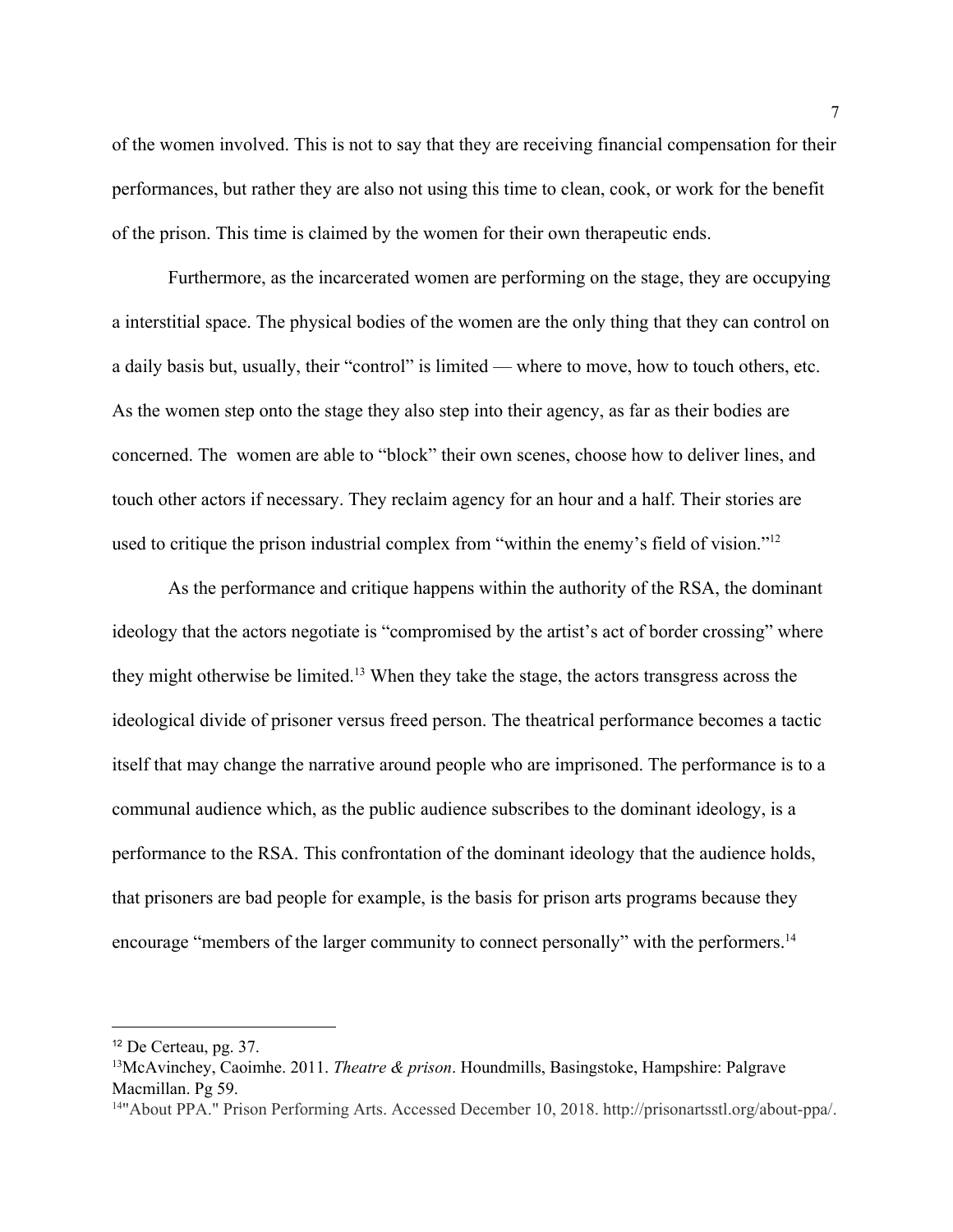Thus, by choosing to be in the performance and utilize their time within the prison by performing theatrical productions, the incarcerated people involved in prison performing arts programs tactically reclaim their subjecthood.

Yet, De Certeau's discussion of tactics as a temporary relief from the dominant ideology ignores the reinstatement of the ideology on those who, for a time, regained their agency. De Certeau's tactics lack the nuance to investigate the moment after the "weak" group, in this case incarcerated women since they are under the control of the dominant ideology, use a tactic to defy the dominant ideology, that moment where they are, again, immediately and violently consumed. For example, while these women are exercising their power to manipulate their bodies in this space, they are "always already interpellated" into the ideology around them.<sup>15</sup> Even as these women perform for their peers, even as they block sets, write scripts, or rehearse lines, they are cognizant of their place in the ideology. Their negotiation of their identity necessarily requires that they are aware of their objectification in the system. They understand a part of themselves within the ideology. They cannot escape the prison industrial complex — at least not for longer than the running show time. These women actors who step onto the stage must, in the same day, step off the stage and back into their daily role as one half of the free/prisoner dialectic. While they may reclaim themselves for a time, they consistently have the ideology superimposed on them. They can choose to be in the display for a time but they cannot escape the ideology.

As these women place themselves into the display, they perform the intersections of their subjecthood differently than "inmate." The women, such as Patty Prewitt who adopts a removed

<sup>&</sup>lt;sup>15</sup> Althusser. Pg 172.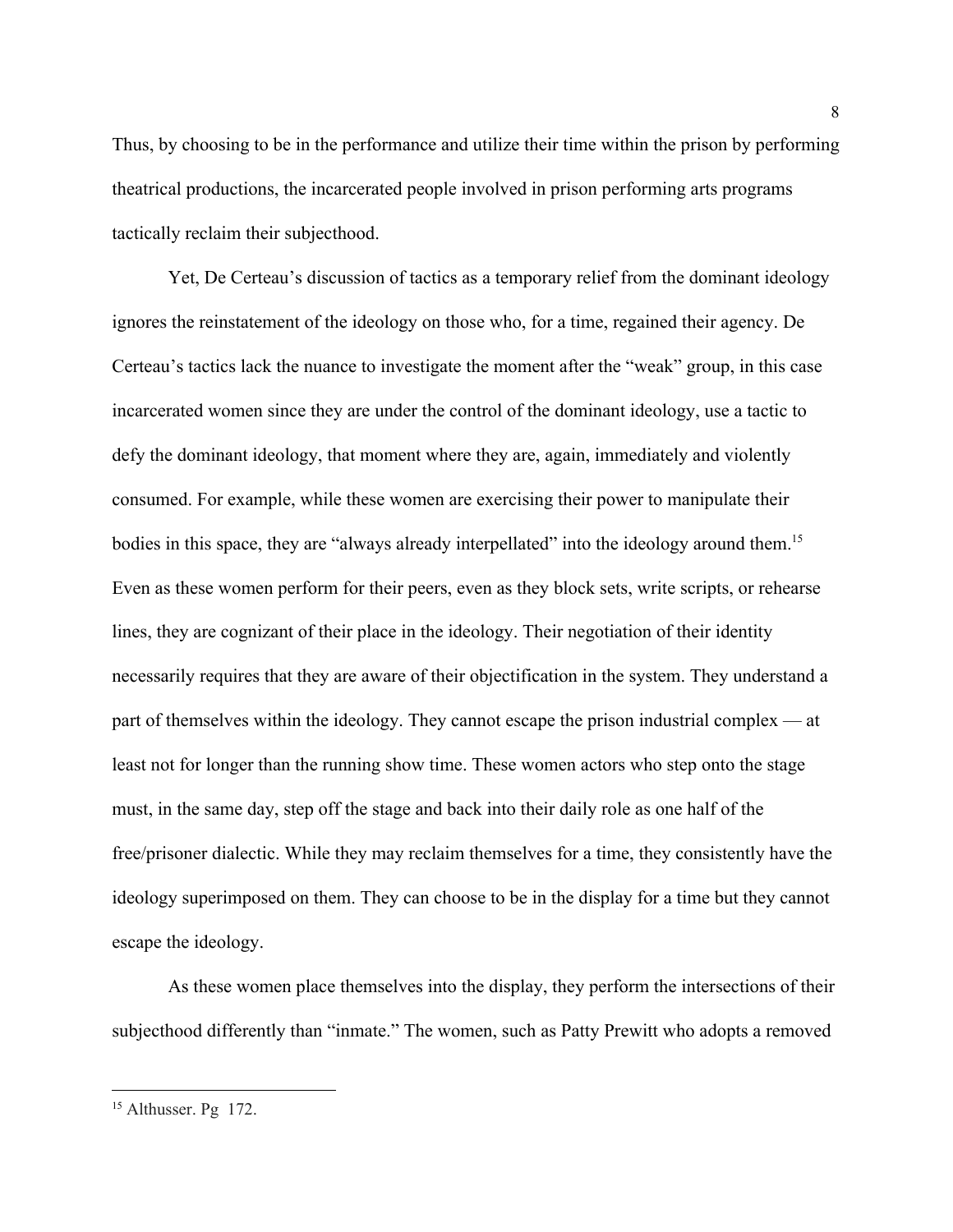version of herself in the staged production, are able to express their perceptions of themselves and/or perform themselves in more authentic ways. Prewitt, for instance, uses this time to perform her role as a maternal figure on the stage differently from how she performs in the prison. In an interview with the St. Louis affiliate NPR station, Prewitt discusses her position of playing a character closely aligned with herself when she says, "I'm type caste. I am the keeper of the kids" because she understands herself as "a born mama."<sup>16</sup> In these quotes, Prewitt consistently switches the subject of the "I." In the first sentence, Prewitt as a person is type casted into an older character. In the second sentence, both Prewitt the woman and Miss Alice, the character she performs, are keepers of the kids. Finally, she, Patty Prewitt, understands herself as a born mother. As Prewitt demonstrates, she is never far from her understanding of herself with her understanding of her character — they are one and the same. However, the character is free to express these aspects of her subjecthood whereas Prewitt, the inmate, is not. This character allows Prewitt to negotiate the intersections of her personality as both an incarcerated person and a mother in ways that are not actualized off the stage.

Later in the interview, Prewitt notes how "it was really fun to show [the playwright] our lives" including the spaces of each woman, those of their cells (Fowler). Prewitt knows that through these experiences, she is sharing her life with another person, exposing them to how the ideology functions for those who deviate from it. However, she is actively choosing to share her experience, thus exercising agency. She knows that in these moments as she was showing her cell to Lents, her space became an image to consume and understand. But, Prewitt chose to put herself in a place of vulnerability by showing her living quarters to someone from the outside,

<sup>&</sup>lt;sup>16</sup> Fowler.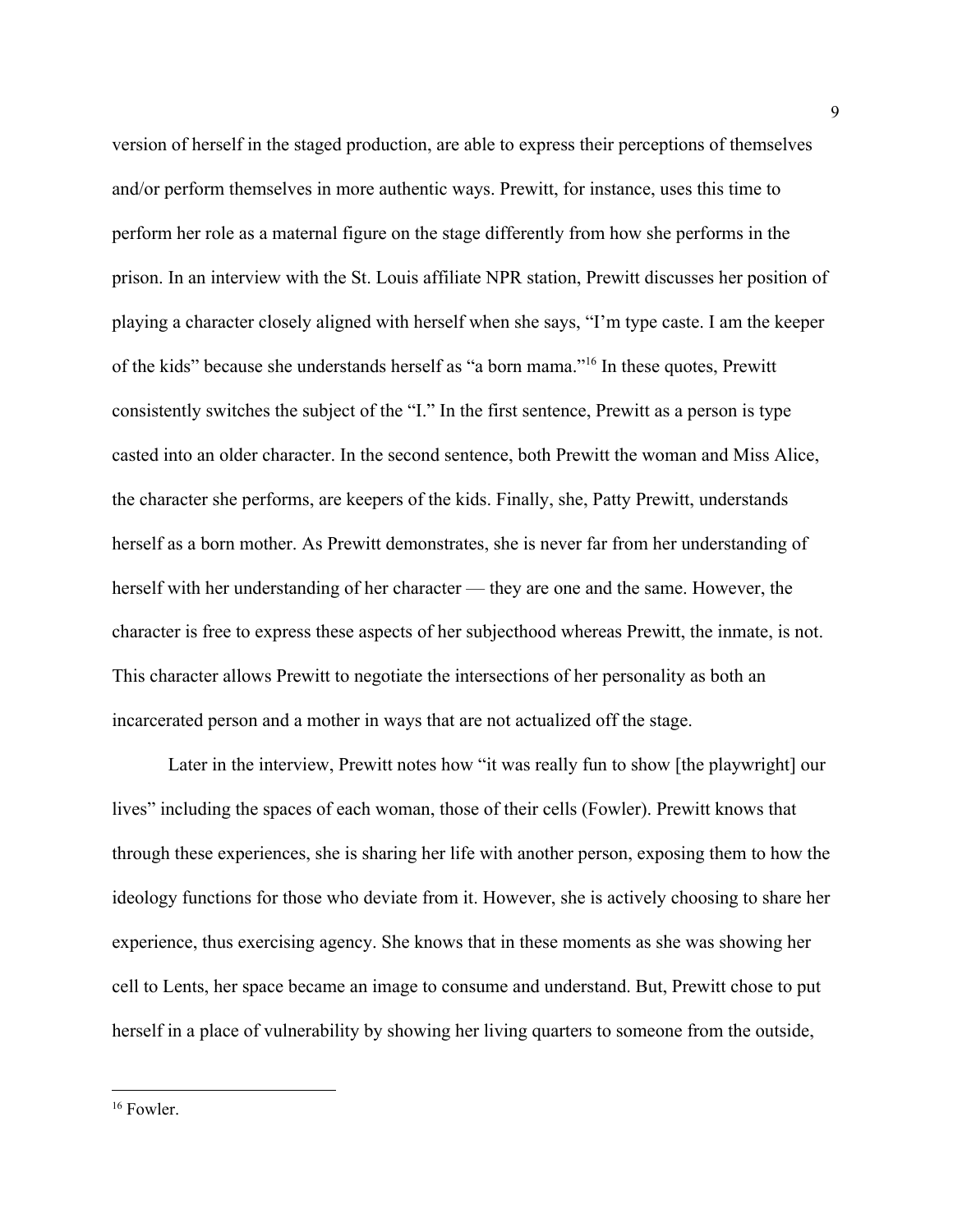with someone who has the power to escape the strategic controlling of space. Prewitt is using her time to overcome her space. In the same way that she controls the space on stage, she is controlling her space and time by giving Lents a tour. Since the dominant ideology is still in control of the space (the prison) this tour of her cell not only allows for Lents to have source material for the set of *Run-On Sentence* but it also ensures that Prewitt tactically controls a portion of her day.

In the interview, Prewitt continues to share a scene from *Run-On Sentence* where her character has an interaction with another incarcerated actor who plays a correctional officer. In this scene, Prewitt's character emphasizes the drastic differences between her character — that is the removed version of herself — and the correctional officer with a discussion of the number of shoes each woman has. The incarcerated character, Prewitt points out, has a single pair of shoes and one pair of shower shoes while the character of the correctional officer cannot remember how many shoes she has. This moment is compelling for Prewitt because it highlights the disconnect between a prisoner and correctional officers: i.e, the incarcerated and the agents of the RSA. This scene comes to an apex when Prewitt's character retorts, "You can always quit, I will be here" (Fowler). This line from the script reveals, it is clear that the incarcerated women are aware of their place in the RSA and therefore the ideology. That this is the most exciting scene of the play for Prewitt to perform is telling of the frustration she experiences and the self-awareness she has.

Prewitt is hyper aware of her disconnect with the freed public. When asked how she feels about performing, Prewitt reports, "It's fun. And also when we do the play in visiting room for not inmates, for real people, it's going to be fun to give them a glimpse into our lives" (Fowler).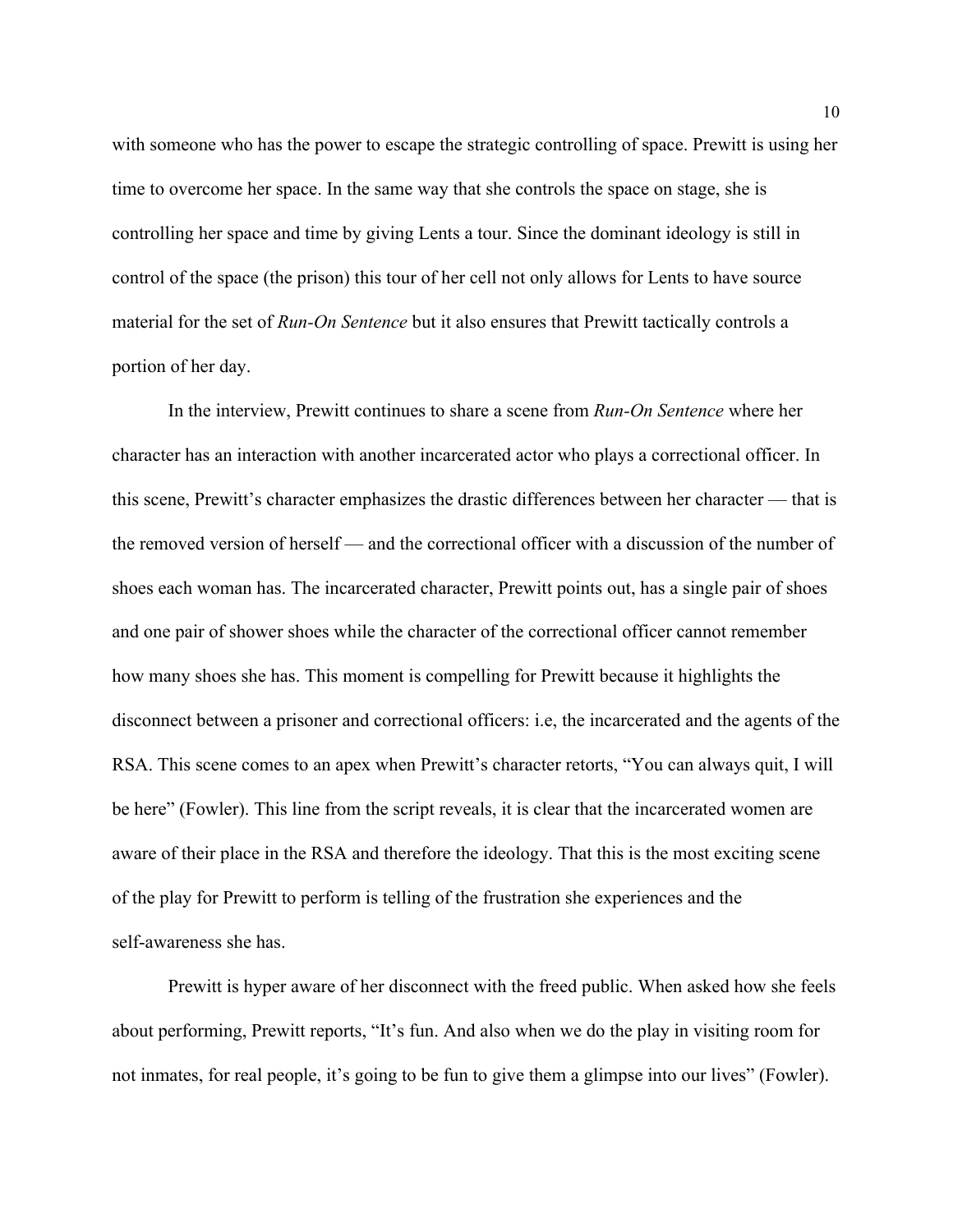Here it is clear how deeply Prewitt has been indoctrinated into the dominant ideology. She feels the need to qualify "not inmates" as "real people," meaning that she does not see incarcerated people, and therefore herself, as a "real" person. The actors understand themselves as objects of a system, consistently hailed as "inmate" rather than by a name. Though Prewitt does know herself as a mother, friend, and actor, these identities are overshadowed by "prisoner." She understands, especially after her thirty years of incarceration, that she no longer belongs in the public, she belongs to the RSA. Her lived experience is not the same lived experience of the audience so, in Althusserian terms, as she shares her experience, she will be sharing the basis of her new ideology with others. As her character is in the performance, she too will actively be on display for the public.

One striking aspect of the creation of *Run-On Sentence* is the fact that the original actors are packaged and sold as commodities. As tickets were sold to the public in the summer of 2017, the stories of the women that influenced the play, and the women themselves, became a spectacle for the general public. aT some point in the process, the drama therapy of the PPA initiative shifts. Now, the stories of the incarcerated women are sold as entertainment disguised as activism to individuals who enter the prison to watch the women perform themselves. The strategic power of the prison industrial complex ensures that the prison is able to sell tickets of these performances and it is done so, with the perk that the punishment of these women will be reinstated as a public spectacle. The performances return attention to what Foucault dubs the "old partners of the spectacle," explicitly the body.<sup>17</sup> The actors then become the embodiment of

<sup>17</sup> Foucault, Michel. 1977. *Discipline and punish: the birth of the prison*. New York: Pantheon Books. Pg 16.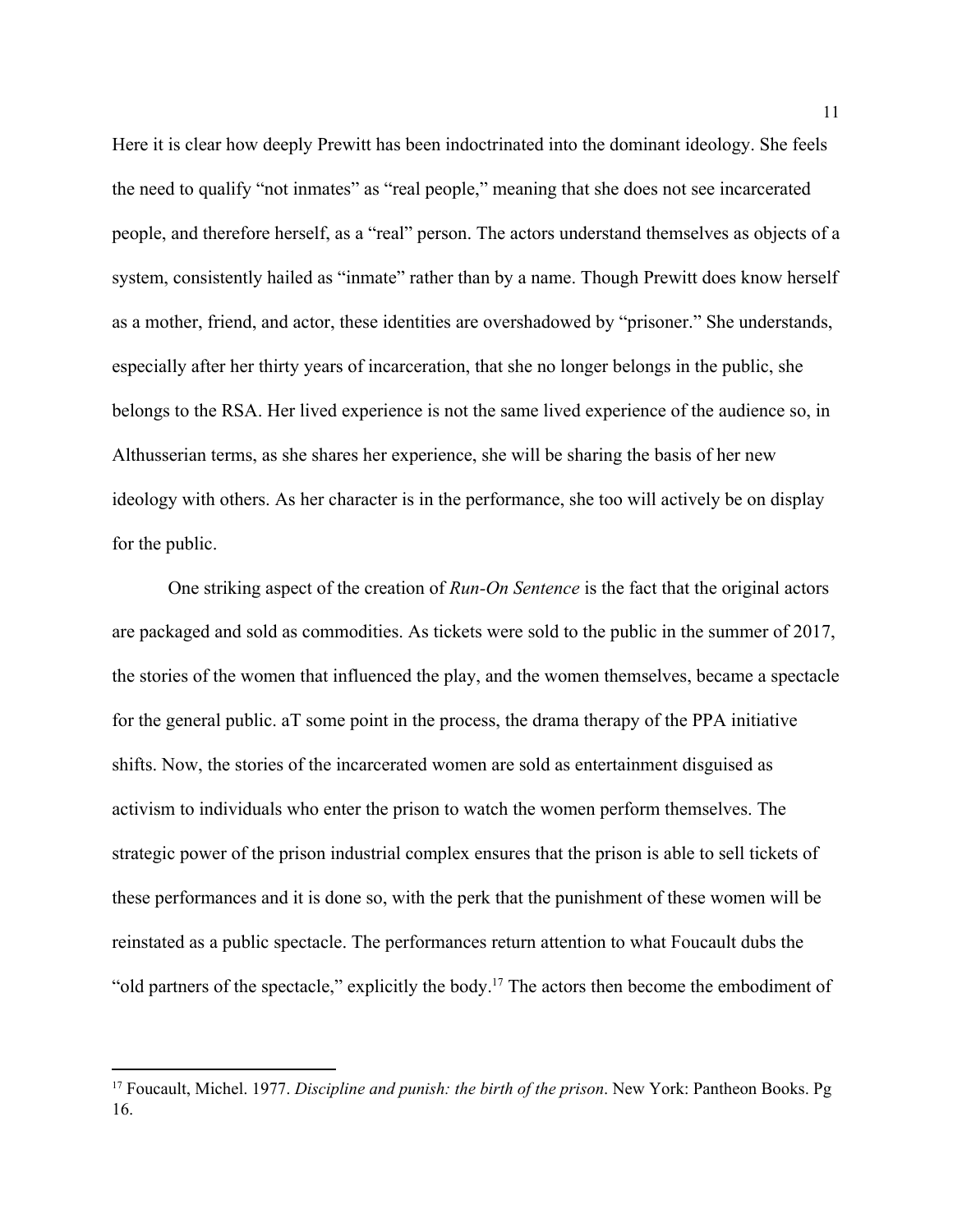punishment; they serve as an example. The stage becomes a twenty-first century scaffold that reminds the public of what happens to delinquents. Thus, these performances can be understood as a strategy of the prison industrial complex and these performances benefit the dominant ideology of morality.

Yet, as the incarcerated actors choose to be in display for their peers and those invited into the correctional facility, the incarcerated actors manipulate their use of time in a stagnant space gives them a voice that would otherwise be ignored. These prison actors are establishing a new ideology that, for the time that they occupy the stage, becomes the dominant. The audience is entranced in the women's performances, in the presentation of their "imaginary relation to [their] conditions of existence" (Althusser, 164). In short, the audience is able to see how they have imagined the incarcerated actors in contrast to who these women are. The audience is forced to interrogate how the incarcerated actors understand themselves and negotiate their understanding of the world around them. Thus, the spaces of performativity subvert the dominant ideology that people who are incarcerated are deserving of subpar treatment and replace it with one that is controlled and exacted by the incarcerated actors.

The fact that members from the outside world are invited into the space where the dominant ideology all but breaks down, ultimately benefits the incarcerated actors. When the incarcerated actors star in their own production, they are claiming the panopticon — they are able to observe and control where and why someone looks. In that moment they are choosing to be in display. They are in charge of their own stories and are given the liminal freedom to perform their stories as they wish. This choice and exercise of agency is what excites Patty Prewitt as she prepares to take the stage. The women who donated their stories, expressed their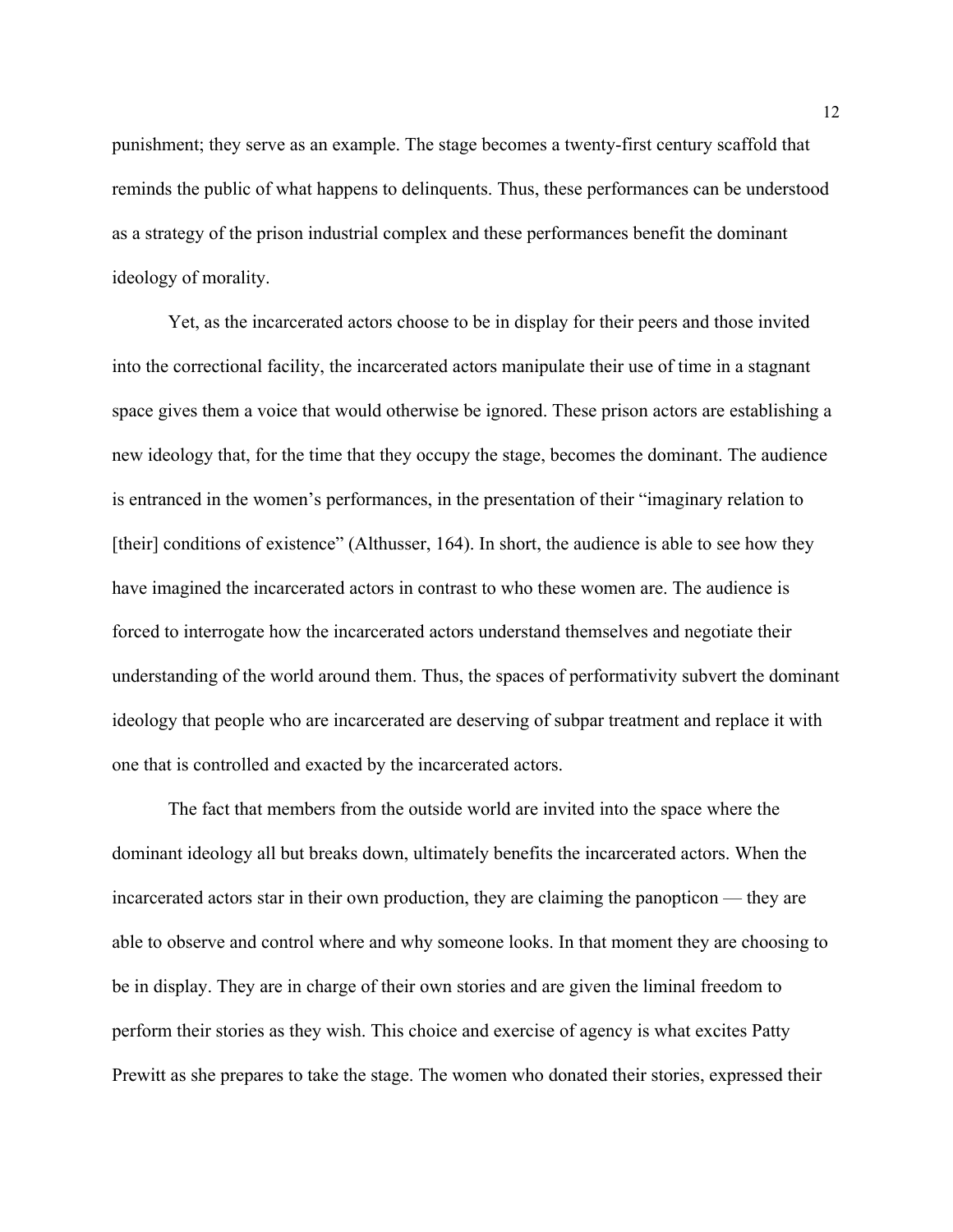vulnerability, and volunteered their time to create this play are opting to be in the display. This is what is lost when performances from prison performing arts actors are recreated.

In the case of *Run-On Sentence*, it professionally premiered at The Chapel in St. Louis Missouri on 15 June 2018.<sup>18</sup> The distinction between the premiere and the "professional" premiere" by SATE strikes the chord between being on display and in display. As the women's story is transitioned into a commodity spectacle by SATE, their agency is removed from the performance. The incarcerated women are no longer able to use this play as a tactic for resistance. Instead, the content of the play is set on display and, while the women who inspired the play are still present in the script, their personal liberation is limited. The incarcerated women who inspired *Run-On Sentence*, such as Patty Prewitt, are isolated from the narrative which returns the story back into another spectacle of warning. With this distance from the original actors, the tactical power is taken from the incarcerated women whose story was being highlighted by now reaching a larger audience (for the low price of \$30 per ticket).<sup>19</sup> The distance between the women and their experiences has been too far removed for the stories to be beneficial to the incarcerated women; the production is no longer a psychodrama. Instead, the production becomes a performance for the public.

While it is important that we highlight the injustices of the prison-industrial complex in America, staging this performance outside of the women's correctional facility deserve attention. The intentions of demonstrating the hardships of the women such as Patty Prewitt are vaillant but, in the process of professionalizing the production, agency is taken from the incarcerated

<sup>&</sup>lt;sup>18</sup> Evie Hemphill and Lara Hamdan. "'Run-On Sentences' Play Shares the Voices, Stories of Incarcerated Women." St. Louis Public Radio. June 15, 2018. Accessed December 10, 2018.

<sup>19</sup>"Run On." Prison Performing Arts. Accessed December 10, 2018. http://prisonartsstl.org/run/.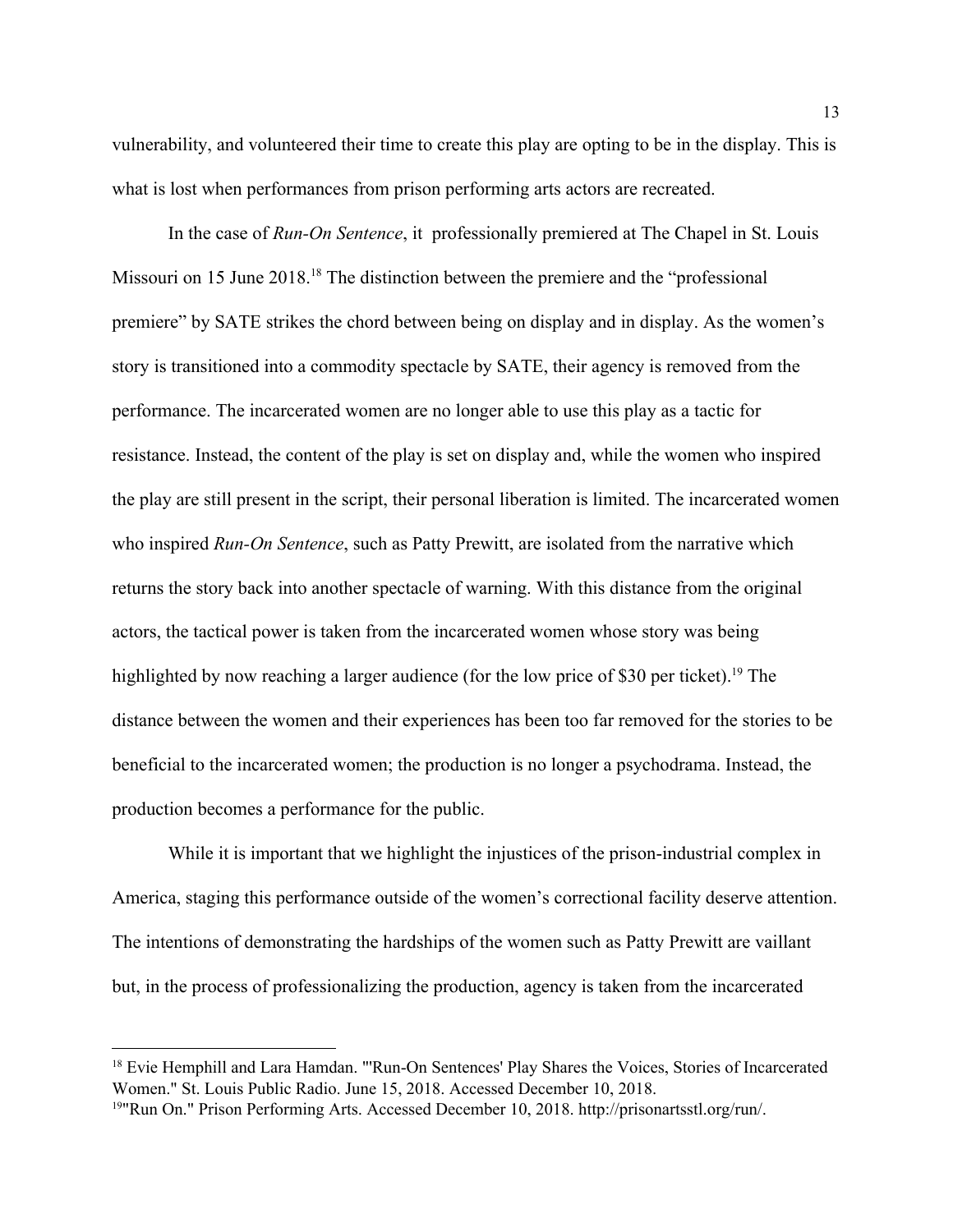women again. Their stories are taken from them and put on display. Without the women present in the professional production, the performance of *Run-On Sentence* not only lacks authenticity but objectifies the women who inspired it. Now the women are ideas for the actors of Slightly Askew Theatre Ensemble to step into.

Now, too, that professional actors are portraying these women, a new vein of criticism is unleashed on the performance. No longer is the emphasis on how the real women negotiate their space and place. Instead, critics will necessarily spend time focusing on the performances of the professional actors or the director's choices. For example, Richard T.Green of the website "Talkin Broadway" focuses on the "chameleonic" abilities of the actors on the stage. While he does mention "We like to think we're the freest nation on Earth, but we reportedly have the highest prison population in the world," his review is a classic theater review and not an investigation of the social implications.<sup>20</sup> It contains the names of actors, a brief synopsis and review of characters, and information about the showtime. Similarly, Judith Newmark comments on the decision of director Rachel Tibbetts to not have an intermission during a ninety minute run.<sup>21</sup> So, the real women who inspired the story and originally performed it are forgotten.

This shift in the purpose of the production creates a distance from the choice of the women to be in the display. Using professional actors to perform actually returns the play to a strategic action. The professional actors now have the power to control their bodies and their roles on the stage but that is no different than the freedom they are offered on a daily basis. The

<sup>20</sup>Green, Richard T. "Run-On Sentence." Talkin' Broadway Regional News & Reviews: St. Louis. 2018. Accessed December 10, 2018.

<sup>21</sup>Newmark, Judith. "Two Lives Tangle in a Women's-prison Drama." Stltoday.com. June 14, 2018. Accessed December 10, 2018.